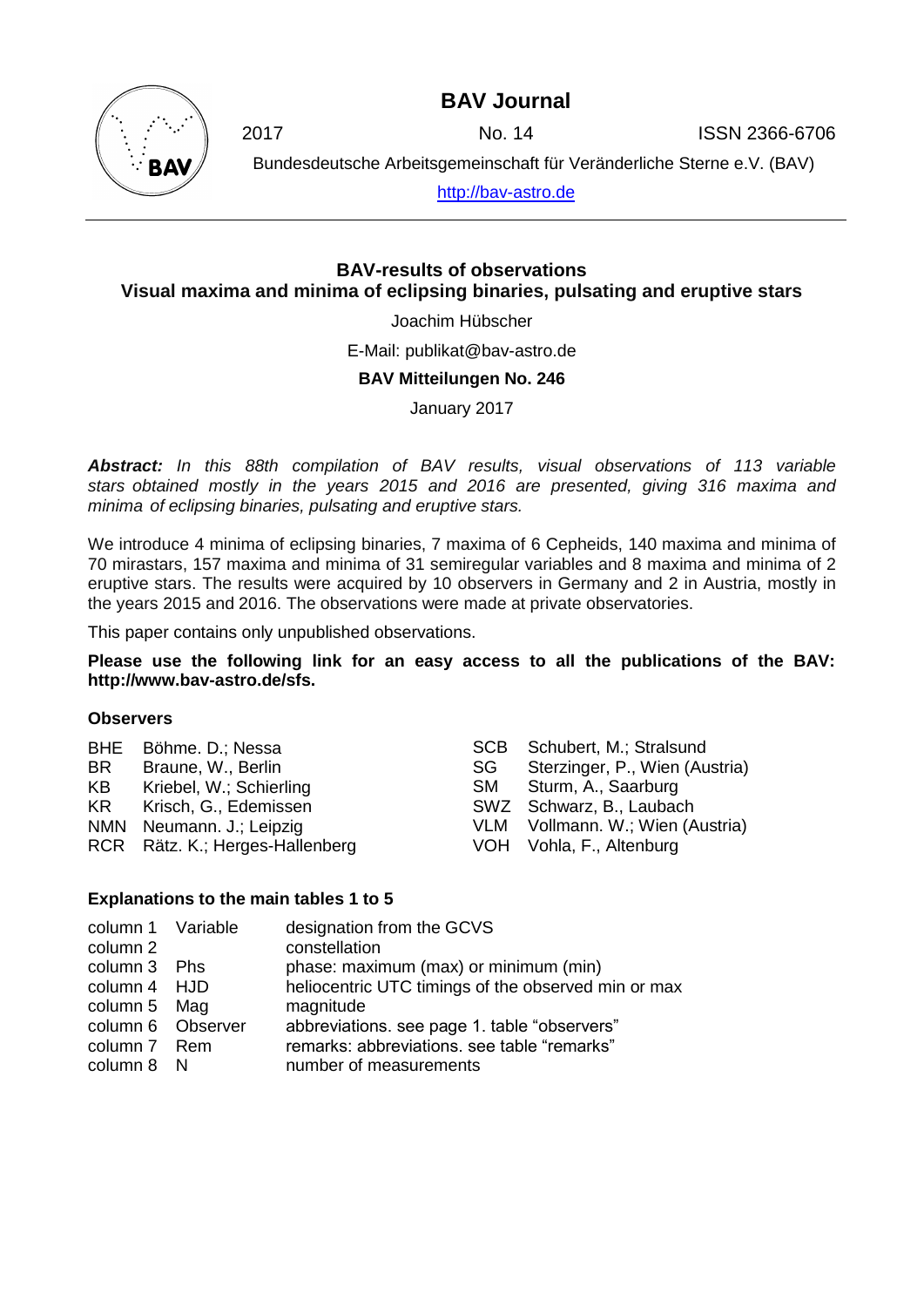# **Table 1 – Eclipsing Binaries**

| Variable    |      | <b>Phs</b> | <b>HJD</b>    | Mag | <b>Observer</b> Rem N |     |
|-------------|------|------------|---------------|-----|-----------------------|-----|
| epsil Aur   |      | min        | 55400.0       |     | <b>SCB</b>            | 213 |
| $V1143$ Cyg |      |            | min 57257.416 |     | <b>RCR</b>            | 9   |
| <b>u</b>    | Her  | min        | 57257.427     |     | <b>RCR</b>            | 9   |
| U           | Oph. | min        | 57256.454     |     | <b>RCR</b>            | 12. |

## **Table 2 – Cepheids**

| Variable  |     | <b>Phs</b> | HJD      | Mag | <b>Observer</b> | Rem | N  |
|-----------|-----|------------|----------|-----|-----------------|-----|----|
| X         | Cyg | max        | 56513.81 |     | <b>SCB</b>      | 1)  | 51 |
| <b>SU</b> | Cyg | max        | 56530.61 |     | <b>SCB</b>      | 1)  | 51 |
| V459      | Cyg | max        | 56887.45 |     | ΚB              | 1)  | 53 |
| S         | Sge | max        | 56190.69 |     | <b>SCB</b>      | 1)  | 56 |
| U         | Vul | max        | 56190.48 |     | <b>SCB</b>      | 1)  | 56 |
| <b>SV</b> | Vul | max        | 56532.02 |     | <b>SCB</b>      | 1)  | 59 |
|           |     | max        | 56890.8  |     | ΚB              | 1)  | 76 |

### **Table 3 – MiraStars**

| Variable    |     | Phs | <b>HJD</b> |    | Mag  | <b>Observer</b> | Rem | N              |
|-------------|-----|-----|------------|----|------|-----------------|-----|----------------|
| $\mathsf R$ | And | max | 57095      |    | 6.4  | <b>VOH</b>      |     | 19             |
| W           | And | max | 57027      | t, | 9.5  | <b>VOH</b>      |     | 35             |
| Τ           | Aqr | max | 57296      |    | 8.0  | <b>SCB</b>      |     | 12             |
| R           | Aql | max | 57248      |    | 6.4  | SWZ             |     | 20             |
|             |     | max | 57249      |    | 6.3  | <b>SCB</b>      |     | 25             |
|             |     | max | 57250      |    | 6.5  | <b>SM</b>       |     | 19             |
|             |     | max | 57255      |    | 6.2  | <b>KR</b>       |     | 25             |
|             |     | max | 57259      |    | 6.3  | <b>RCR</b>      |     | 12             |
|             |     | max | 57528      |    | 6.45 | SWZ             |     | 11             |
| R           | Ari | max | 56640      |    | 8.8  | <b>VOH</b>      |     | 25             |
|             |     | max | 56991      |    | 8.2  | <b>VOH</b>      |     | 26             |
|             |     | max | 57383      |    | 8.5  | <b>KR</b>       |     | $\overline{7}$ |
| R           | Aur | max | 56808      |    | 6.5  | <b>VOH</b>      |     | 71             |
| Χ           | Aur | max | 56814      |    | 8.4  | <b>VOH</b>      |     | 18             |
|             |     | max | 56973      |    | 8.7  | <b>VOH</b>      |     | 12             |
|             |     | max | 57147      |    | 8.2  | <b>VOH</b>      |     | 35             |
| UV          | Aur | min | 57068      |    | 10.7 | <b>VOH</b>      |     | 64             |
| AZ          | Aur | max | 56973      | t  | 9.4  | <b>VOH</b>      |     | 53             |
| R           | Boo | max | 56834      |    | 7.3  | <b>VOH</b>      |     | 47             |
|             |     | max | 57054      |    | 7.4  | <b>VOH</b>      |     | 41             |
|             |     | max | 57290      | t  | 7.5: | <b>KR</b>       |     | 13             |
| R           | Cam | max | 56860      |    | 8.9  | <b>SCB</b>      |     | 12             |
|             |     | max | 56959      |    | 8.9  | <b>SCB</b>      |     | 12             |
| Τ           | Cam | max | 56895      |    | 8.4  | <b>VOH</b>      |     | 24             |
| X           | Cam | max | 56870      |    | 7.7  | <b>VOH</b>      |     | 24             |
|             |     | max | 57157      |    | 8.4  | <b>VOH</b>      |     | 25             |
|             |     | max | 57302      |    | 7.4  | <b>SCB</b>      |     | 15             |
| <b>WY</b>   | Cam | max | 56918      |    | 9.8  | <b>SCB</b>      |     | 17             |
|             |     | max | 57352      |    | 9.9  | <b>SCB</b>      |     | 23             |
| R           | CVn | max | 57065      |    | 7.6  | <b>VOH</b>      |     | 61             |
| $\mathsf R$ | Cas | max | 57004      |    | 4.4  | <b>SCB</b>      |     | 36             |
| T           | Cas | max | 57321      |    | 8.0  | <b>NMN</b>      |     | 24             |
| U           | Cas | max | 57091      |    | 8.2  | <b>VOH</b>      |     | 21             |
| V           | Cas | max | 56739      |    | 7.5  | <b>VOH</b>      |     | 47             |
|             |     | max | 56976      |    | 7.5  | <b>VOH</b>      |     | 45             |
|             |     | max | 57209      |    | 7.0  | <b>RCR</b>      |     | 18             |
| W           | Cas | max | 56795      |    | 9.1  | <b>VOH</b>      |     | 87             |
|             |     | min | 56985      |    | 12.5 | <b>VOH</b>      |     | 98             |
| <b>V667</b> | Cas | max | 56986      |    | 9.8  | <b>VOH</b>      |     | 41             |
| S           | Cep | max | 56865      |    | 7.7  | VOH             |     | 134            |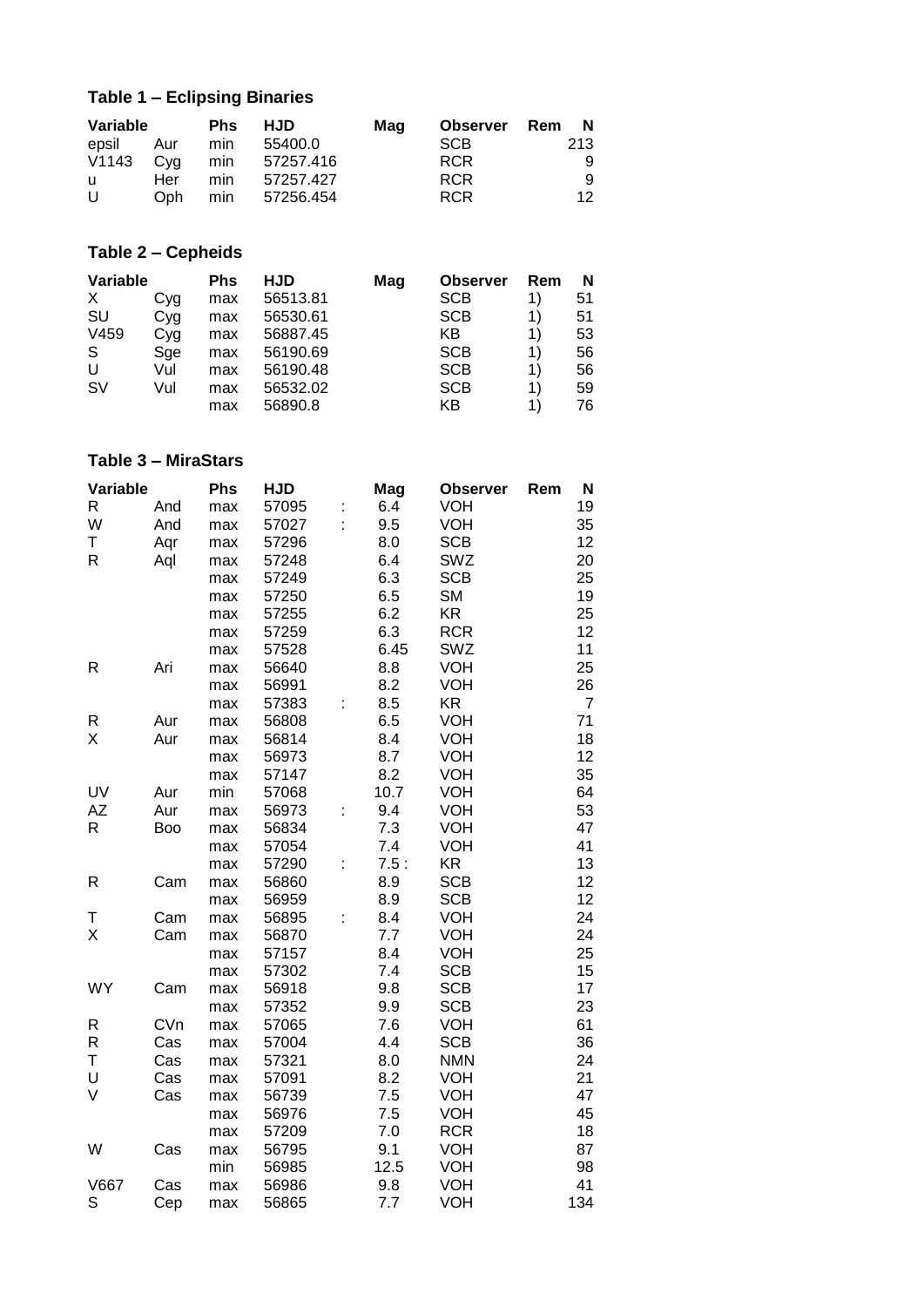| Variable  |     | <b>Phs</b> | <b>HJD</b> | Mag  | <b>Observer</b> | Rem<br>N |
|-----------|-----|------------|------------|------|-----------------|----------|
|           |     | min        | 57073      | 11.2 | <b>VOH</b>      | 89       |
| т         | Cep | min        | 56916      | 10.1 | <b>SCB</b>      | 12       |
|           |     | min        | 56928      | 10.6 | <b>VOH</b>      | 83       |
|           |     | max        | 57025      | 7.4  | <b>SCB</b>      | 12       |
|           |     | min        | 57070      | 7.9  | <b>SCB</b>      | 12       |
|           |     | max        | 57134      | 6.4  | <b>VOH</b>      | 107      |
|           |     | max        | 57137      | 6.0  | <b>KR</b>       | 36       |
|           |     |            | 57138      | 6.3  | <b>SCB</b>      | 12       |
|           |     | max        |            |      |                 |          |
|           |     | max        | 57143      | 6.5  | <b>RCR</b>      | 41       |
|           |     | max        | 57497      | 5.8  | SWZ             | 31       |
|           |     | max        | 57524      | 5.2  | <b>NMN</b>      | 21       |
| <b>RY</b> | Cep | max        | 56554      | 9.4  | <b>SCB</b>      | 16       |
| <b>AX</b> | Cep | max        | 57328      | 11.3 | <b>SCB</b>      | 16       |
| <b>BF</b> | Cep | max        | 57100      | 10.7 | <b>SCB</b>      | 11       |
| S         | CrB | max        | 56903      | 7.3  | <b>VOH</b>      | 61       |
| R         | Cyg | max        | 56969      | 8.1  | <b>VOH</b>      | 49       |
|           |     | max        | 57394      | 6.75 | <b>KR</b>       | 18       |
| U         | Cyg | min        | 56899      | 11.7 | <b>VOH</b>      | 101      |
| Ζ         |     | max        | 56985      | 8.3  | <b>VOH</b>      | 26       |
|           | Cyg |            |            |      |                 | 45       |
| RT        | Cyg | min        | 56862      | 12.5 | <b>VOH</b>      |          |
|           |     | max        | 56939      | 7.4  | <b>VOH</b>      | 43       |
|           |     | min        | 57051      | 11.5 | <b>VOH</b>      | 47       |
|           |     | max        | 57118      | 7.4  | <b>VOH</b>      | 53       |
| BG        | Cyg | max        | 57013      | 10.1 | <b>VOH</b>      | 25       |
| <b>CN</b> | Cyg | max        | 56918      | 8.8  | <b>SCB</b>      | 8        |
|           |     | max        | 56923      | 9.3  | <b>VOH</b>      | 29       |
|           |     | max        | 57124      | 10.0 | <b>VOH</b>      | 25       |
|           |     | max        | 57331      | 9.4  | <b>SCB</b>      | 12       |
| chi       | Cyg | max        | 56843      | 6.9  | <b>VOH</b>      | 73       |
|           |     | max        | 57231      | 4.4  | <b>RCR</b>      | 19       |
|           |     | max        | 57231      | 4.4  | <b>SM</b>       | 32       |
|           |     | max        | 57231      | 4.45 | SWZ             | 28       |
|           |     |            |            |      |                 |          |
|           |     | max        | 57233      | 4.5  | <b>VLM</b>      | 32       |
|           |     | max        | 57239      | 4.8  | <b>SCB</b>      | 38       |
| R         | Dra | max        | 57108      | 7.9  | <b>VOH</b>      | 41       |
| Υ         | Dra | max        | 56894      | 9.5  | <b>VOH</b>      | 12       |
| R         | Gem | max        | 57061      | 6.5  | <b>VOH</b>      | 53       |
| <b>ST</b> | Gem | max        | 57120      | 10.1 | <b>VOH</b>      | 39       |
| ΖZ        | Gem | max        | 57074      | 10.1 | VOH             | 50       |
| S         | Her | max        | 56984      | 8.0  | <b>VOH</b>      | 35       |
|           |     | max        | 57295      | 7.7  | KR              | 25       |
| Τ         | Her | max        | 56829      | 7.6  | <b>VOH</b>      | 39       |
|           |     | max        | 56988      | 8.3  | <b>VOH</b>      | 20       |
|           |     | max        | 57162      | 7.6  | <b>VOH</b>      | 42       |
| U         | Her | max        | 57143      | 7.8  | <b>VOH</b>      | 54       |
| W         | Her |            | 56793      | 8.1  | <b>VOH</b>      | 48       |
|           |     | max        |            |      |                 |          |
|           |     | max        | 57084      | 8.3  | <b>VOH</b>      | 40       |
| <b>RS</b> | Her | max        | 57009      | 8.7  | <b>VOH</b>      | 17       |
| <b>RU</b> | Her | max        | 57062      | 8.1  | VOH             | 22       |
| SS        | Her | max        | 56870      | 9.7  | <b>VOH</b>      | 7        |
| S         | Lac | max        | 57029      | 8.4  | <b>VOH</b>      | 16       |
| R         | Leo | min        | 56957      | 5.4  | <b>VOH</b>      |          |
|           |     | max        | 57138      | 10.4 | <b>VOH</b>      | 63       |
| R         | LMi | max        | 56739      | 8.3  | <b>SCB</b>      | 11       |
|           |     | max        | 57124      | 7.6  | <b>VOH</b>      | 53       |
| R         | Lyn | max        | 56880      | 8.4  | <b>VOH</b>      | 21       |
| W         | Lyr | max        | 56906      | 8.1  | <b>VOH</b>      | 50       |
|           |     | max        | 57081      | 9.0  | <b>VOH</b>      | 36       |
|           |     | max        | 57100      | 8.85 | KR              | 17       |
|           |     | max        | 57291      | 7.25 | KR              | 16       |
|           |     |            |            |      |                 |          |

## **Table 3 – MiraStars (cont.)**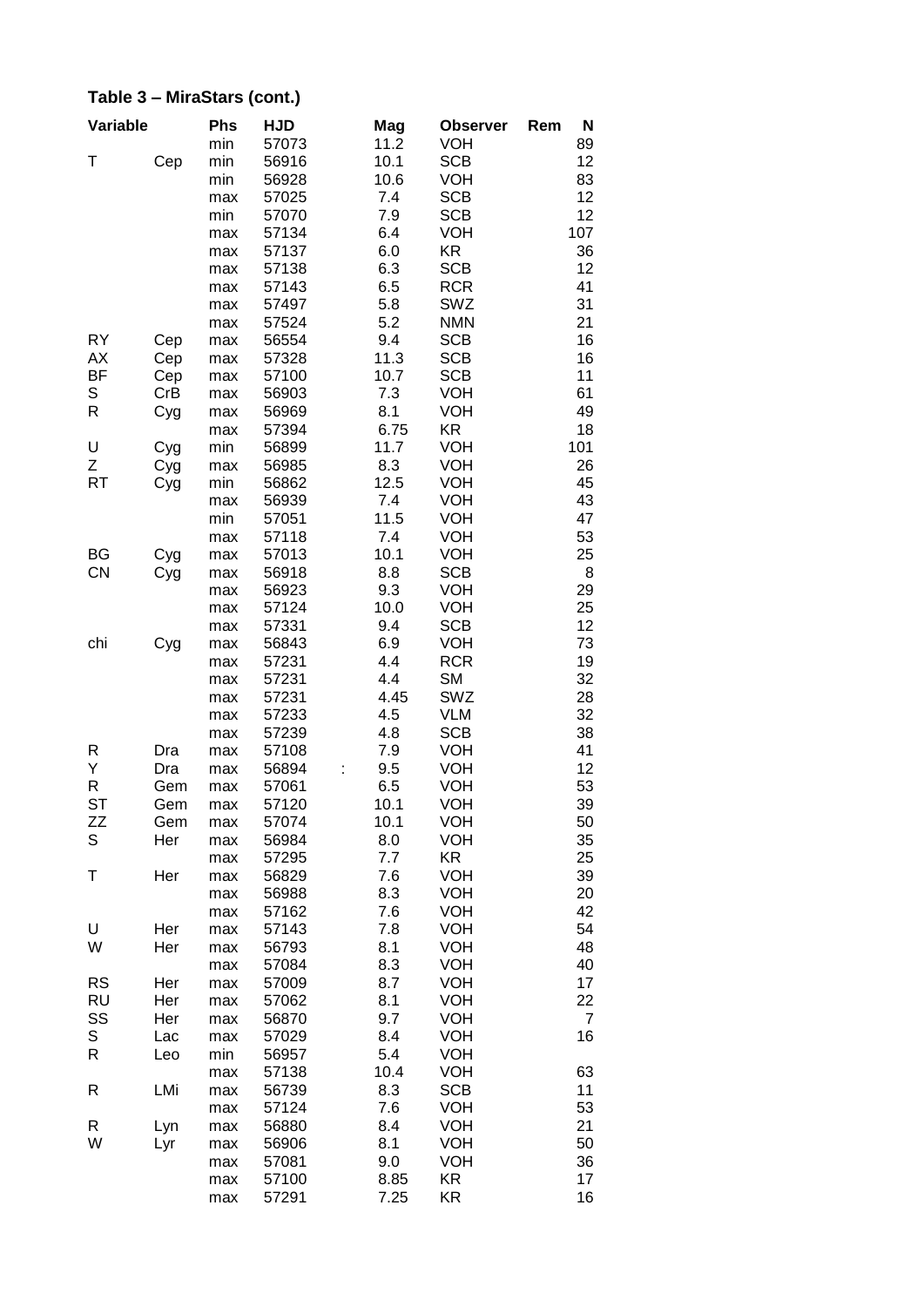## **Table 3 – MiraStars (cont.)**

| Variable     |            | <b>Phs</b> | <b>HJD</b> |   | Mag  | <b>Observer</b> | Rem | N  |
|--------------|------------|------------|------------|---|------|-----------------|-----|----|
| Χ            | Oph        | max        | 56870      |   | 6.8  | <b>VOH</b>      |     | 72 |
| Z            | Oph        | max        | 56945      |   | 8.6  | VOH             |     | 26 |
| U            | Ori        | max        | 57119      | t | 7.1  | <b>VOH</b>      |     | 38 |
| Υ            | Ori        | max        | 57004      |   | 9.9  | <b>VOH</b>      |     | 24 |
| BK           | Ori        | max        | 52655      |   | 9.6  | <b>NMN</b>      |     | 14 |
| R            | Per        | max        | 56930      | t | 9.3  | VOH             |     | 18 |
| U            | Per        | max        | 56807      |   | 8.4  | <b>VOH</b>      |     | 72 |
| Υ            | Per        | max        | 56879      |   | 9.1  | VOH             |     | 57 |
|              |            | min        | 57053      |   | 10.6 | <b>VOH</b>      |     | 77 |
| <b>TW</b>    | Per        | max        | 56960      |   | 11.1 | <b>VOH</b>      |     | 26 |
| $\mathsf{R}$ | Ser        | max        | 56878      |   | 6.9  | <b>VOH</b>      |     | 21 |
|              |            | max        | 57220      |   | 6.1  | <b>SM</b>       |     | 18 |
| U            | Ser        | max        | 57269      |   | 8.0  | <b>KR</b>       |     | 14 |
| $\mathsf{R}$ | Tau        | max        | 56912      |   | 8.2  | <b>VOH</b>      |     | 16 |
| V            | Tau        | max        | 57049      |   | 9.3  | <b>VOH</b>      |     | 27 |
| $\mathsf R$  | Tri        | max        | 56923      |   | 6.1  | <b>VOH</b>      |     | 60 |
|              |            | min        | 57070      |   | 11.2 | <b>VOH</b>      |     | 41 |
|              |            | max        | 57444      |   | 6.3  | KR              |     | 14 |
| R            | UMa        | max        | 57029      |   | 7.1  | <b>VOH</b>      |     | 53 |
|              |            | max        | 57326      |   | 7.6  | <b>KR</b>       |     | 14 |
| S            | UMa        | max        | 56867      |   | 7.9  | <b>VOH</b>      |     | 55 |
|              |            | max        | 57090      |   | 7.5  | <b>KR</b>       |     | 38 |
|              |            | max        | 57547      |   | 7.7  | <b>SWZ</b>      |     | 11 |
| Τ            | UMa        | max        | 56890      |   | 8.1  | <b>VOH</b>      |     | 40 |
|              |            | max        | 57129      |   | 6.65 | <b>KR</b>       |     | 27 |
|              |            | max        | 57132      |   | 6.3  | <b>SCB</b>      |     | 25 |
|              |            | max        | 57135      |   | 6.8  | <b>RCR</b>      |     | 20 |
|              |            | max        | 57136      |   | 6.6  | <b>VOH</b>      |     | 59 |
| <b>RS</b>    | UMa        | max        | 56946      |   | 9.5  | <b>VOH</b>      |     | 20 |
|              |            | max        | 57453      |   | 8.3  | KR              |     | 12 |
| S            | <b>UMi</b> | min        | 56800      |   | 12.4 | <b>VOH</b>      |     | 77 |
|              |            | max        | 56943      |   | 8.9  | <b>VOH</b>      |     | 79 |
|              |            | min        | 57119      |   | 12.1 | <b>VOH</b>      |     | 35 |
| Τ            | <b>UMi</b> | min        | 56921      |   | 11.9 | <b>VOH</b>      |     | 48 |
|              |            | max        | 56996      |   | 10.1 | <b>VOH</b>      |     | 24 |
|              |            | min        | 57077      |   | 10.6 | <b>VOH</b>      |     | 54 |
| U            | <b>UMi</b> | min        | 56904      |   | 11.6 | <b>VOH</b>      |     | 79 |
|              |            | max        | 57079      |   | 8.0  | <b>VOH</b>      |     | 99 |
| R            | Vir        | max        | 57093      |   | 7.7  | <b>VOH</b>      |     | 33 |
| R            | Vul        | max        | 56930      |   | 8.4  | VOH             |     | 19 |

## **Table 4 – Semiregular Stars**

| Variable  |            | <b>Phs</b> | <b>HJD</b> | Mag  | <b>Observer</b> | Rem | N  |
|-----------|------------|------------|------------|------|-----------------|-----|----|
| AQ        | And        | max        | 56963      | 8.0  | VOH             |     | 50 |
| Τ         | Ari        | max        | 57998      | 8.2  | VOH             |     | 38 |
| Z         | Aur        | min        | 57079      | 11.0 | VOH             |     | 34 |
| V         | <b>Boo</b> | min        | 56899      | 9.6  | VOH             |     | 39 |
|           |            | max        | 57009      | 7.8  | VOH             |     | 54 |
|           |            | min        | 57152      | 9.6  | VOH             |     | 69 |
| <b>ST</b> | Cam        | min        | 56354      | 7.6  | <b>SCB</b>      |     | 18 |
|           |            | max        | 56408      | 7.2  | <b>SCB</b>      |     | 18 |
|           |            | min        | 56505      | 7.6  | <b>SCB</b>      |     | 18 |
|           |            | max        | 56587      | 7.1  | <b>SCB</b>      |     | 18 |
|           |            | min        | 56712      | 7.7  | <b>SCB</b>      |     | 18 |
|           |            | max        | 56775      | 7.0  | <b>SCB</b>      |     | 18 |
|           |            | min        | 57090      | 7.7  | <b>SCB</b>      |     | 18 |
|           |            | min        | 57272      | 7.7  | <b>SCB</b>      |     | 18 |
|           |            | max        | 57411      | 6.85 | <b>SCB</b>      |     | 18 |
| S٧        | Cas        | min        | 57011      | 9.4  | VOH             |     | 76 |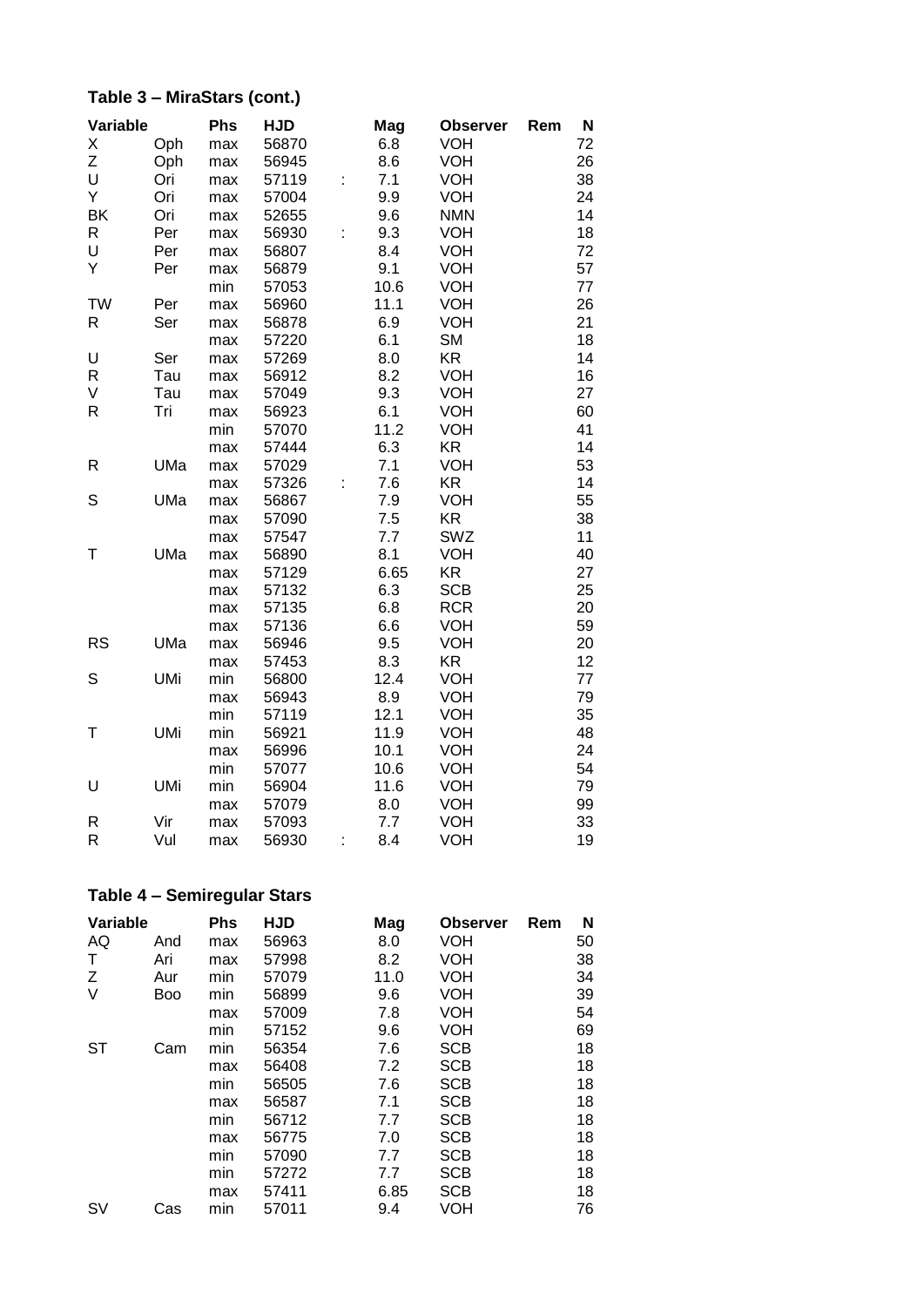# **Table 4 – Semiregular Stars (cont.)**

| Variable  |     | <b>Phs</b> | <b>HJD</b> | Mag  | <b>Observer</b> | Rem | N   |
|-----------|-----|------------|------------|------|-----------------|-----|-----|
| WZ        | Cas | min        | 57132      | 7.0  | <b>NMN</b>      |     | 9   |
|           |     | max        | 57199      | 6.7  | <b>NMN</b>      |     | 9   |
|           |     | min        | 57310      | 7.2  | <b>NMN</b>      |     | 9   |
|           |     | max        | 57423      | 6.95 | <b>NMN</b>      |     | 21  |
| V465      | Cas | min        | 57301      | 7.05 | <b>SCB</b>      |     | 35  |
|           |     | max        | 57340      | 6.8  | <b>SCB</b>      |     | 35  |
|           |     | min        | 57389      | 7.3  | <b>SCB</b>      |     | 35  |
| <b>RR</b> | CrB | min        | 56811      | 8.5  | <b>VOH</b>      |     | 26  |
|           |     | max        | 56841      | 7.7  | <b>VOH</b>      |     | 17  |
|           |     | min        | 56864      | 8.4  | <b>VOH</b>      |     | 31  |
|           |     | max        | 57117      | 7.3  | <b>VOH</b>      |     | 17  |
|           |     | min        | 57151      | 8.0  | <b>VOH</b>      |     | 19  |
| W         |     | max        | 56881      | 5.3  | <b>VOH</b>      |     | 25  |
|           | Cyg | min        | 56948      | 7.1  | <b>VOH</b>      |     | 25  |
|           |     | max        | 57012      | 5.6  | <b>VOH</b>      |     | 25  |
|           |     | min        | 57075      | 7.0  | <b>VOH</b>      |     | 25  |
|           |     | max        | 57136      | 5.7  | <b>VOH</b>      |     | 25  |
|           |     | min        |            | 7.0  | <b>VOH</b>      |     | 25  |
|           |     |            | 57196      |      |                 |     |     |
| <b>RS</b> | Cyg | min        | 56761      | 10.2 | <b>VOH</b>      |     | 43  |
|           |     | max        | 56936      | 7.6  | <b>VOH</b>      |     | 115 |
| <b>RU</b> | Cyg | max        | 57079      | 8.2  | <b>VOH</b>      |     | 80  |
| AA        | Cyg | min        | 56837      | 9.7  | <b>VOH</b>      |     | 51  |
|           |     | max        | 56952      | 9.0  | <b>VOH</b>      |     | 59  |
|           |     | min        | 57060      | 10.3 | <b>VOH</b>      |     | 48  |
| AF        | Cyg | max        | 56833      | 7.0  | <b>VOH</b>      |     | 71  |
|           |     | min        | 56922      | 7.9  | <b>VOH</b>      |     | 66  |
|           |     | max        | 56987      | 7.1  | <b>VOH</b>      |     | 44  |
|           |     | min        | 57092      | 7.9  | <b>VOH</b>      |     | 71  |
| <b>CH</b> | Cyg | min        | 57045      | 7.8  | <b>KR</b>       |     | 33  |
|           |     | max        | 57059      | 7.3  | <b>KR</b>       |     | 33  |
|           |     | min        | 57074      | 8.3: | <b>KR</b>       |     | 33  |
|           |     | max        | 57138      | 6.55 | KR              |     | 33  |
| U         | Del | max        | 57218      | 6.2  | <b>NMN</b>      | 2)  | 21  |
|           |     | min        | 57272      | 6.9  | <b>NMN</b>      |     | 21  |
|           |     | max        | 57307      | 6.5  | <b>NMN</b>      |     | 21  |
| EU        | Del | min        | 56905      | 6.5  | <b>VOH</b>      |     | 125 |
| ТX        | Dra | max        | 56803      | 6.9  | <b>VOH</b>      |     | 13  |
|           |     | max        | 56901      | 7.1  | <b>VOH</b>      |     | 26  |
|           |     | max        | 57039      | 7.1  | <b>VOH</b>      |     | 29  |
|           |     | min        | 57116      | 7.9  | <b>VOH</b>      |     | 39  |
|           |     | max        | 57162      | 7.2  | <b>VOH</b>      |     | 37  |
| SS        | Gem | max        | 57389      | 8.6  | KR              |     | 18  |
|           |     | min        | 57421      | 9.8  | KR              |     | 18  |
|           |     | max        | 57435      | 8.5  | KR.             |     | 18  |
| Ш         | Gem | max        | 57389      | 13.6 | <b>BHE</b>      |     | 10  |
| X         | Her | min        | 56851      | 7.4  | <b>VOH</b>      |     | 115 |
|           |     | max        | 57000      | 6.2  | <b>VOH</b>      |     | 9   |
|           |     | min        | 57083      | 7.0  | <b>VOH</b>      |     | 35  |
|           |     | max        | 57144      | 6.0  | <b>VOH</b>      |     | 25  |
| AC        | Her | min        | 56506      | 9.5  | <b>VOH</b>      |     |     |
|           |     | max        | 56519      | 7.3  | <b>VOH</b>      |     | 30  |
|           |     | min        | 57105      | 7.9  | KR              |     | 12  |
|           |     | max        | 57120      | 7.5  | KR              |     | 12  |
|           |     | min        | 57142      | 8.0  | KR              |     | 12  |
|           |     | max        | 57164      | 7.6  | KR              |     | 12  |
|           |     | min        | 57185      | 7.9  | KR              |     | 12  |
|           |     |            |            | 7.6  | <b>SM</b>       |     | 7   |
|           |     | max        | 57202      |      |                 |     |     |
|           |     | max        | 57204      | 7.5  | <b>KR</b>       |     | 12  |
|           |     | min        | 57226      | 8.0  | <b>SM</b>       |     | 7   |
|           |     | max        | 57237      | 7.35 | KR              |     | 10  |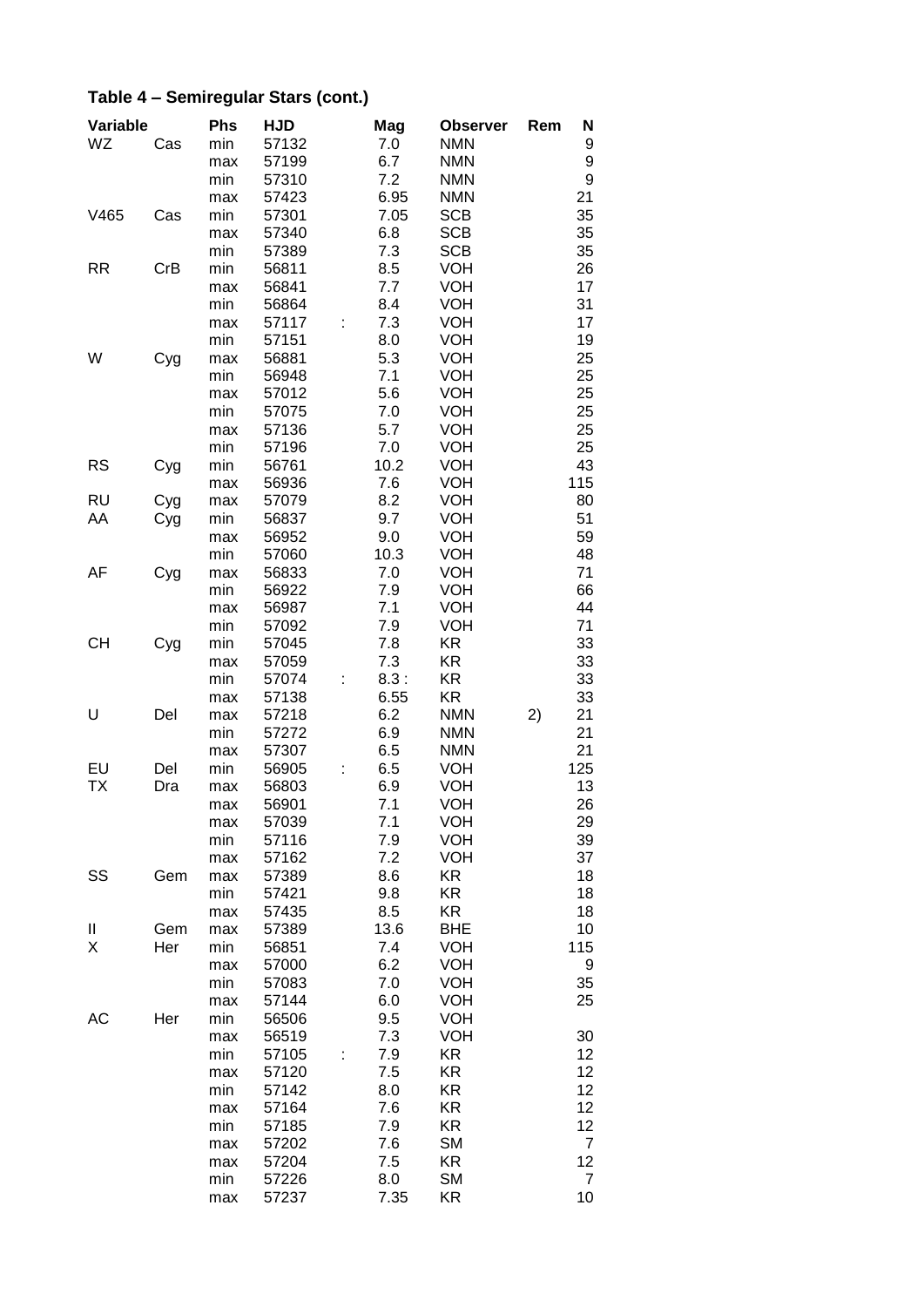| Variable |     | <b>Phs</b> | <b>HJD</b> |   | Mag  | <b>Observer</b> | Rem | N              |
|----------|-----|------------|------------|---|------|-----------------|-----|----------------|
|          |     | max        | 57239      |   | 7.6  | <b>SM</b>       |     | 7              |
|          |     | min        | 57257      |   | 8.05 | KR              |     | 10             |
|          |     | min        | 57259      |   | 7.95 | <b>SM</b>       |     | $\overline{7}$ |
|          |     | max        | 57273      |   | 7.5  | <b>SM</b>       |     | $\overline{7}$ |
|          |     | max        | 57274      |   | 7.35 | KR              |     | 10             |
|          |     | min        | 57295      |   | 8.45 | KR              |     | 10             |
|          |     | min        | 57298      |   | 8.0  | <b>SM</b>       |     | 16             |
|          |     | min        | 57448      |   | 8.20 | <b>SM</b>       |     | 12             |
| RT       | Hya | min        | 57443      |   | 8.6  | <b>SM</b>       |     | 36             |
| U        | Mon | min        | 56697      |   | 7.1  | <b>VOH</b>      |     | 20             |
|          |     | min        | 56716      |   | 5.6  | <b>VOH</b>      |     |                |
|          |     | min        | 56724      |   | 6.2  | <b>VOH</b>      |     |                |
|          |     | max        | 56956      |   | 5.5  | <b>VOH</b>      |     |                |
|          |     | min        | 56974      |   | 6.1  | <b>VOH</b>      |     | 16             |
|          |     | min        | 56994      |   | 5.7  | <b>VOH</b>      |     |                |
|          |     |            |            |   | 7.2  |                 |     | 10             |
|          |     | min        | 57020      |   |      | <b>VOH</b>      |     |                |
|          |     | max        | 57046      |   | 5.5  | <b>VOH</b>      |     | 13             |
|          |     | min        | 57067      |   | 6.55 | KR              |     | 28             |
|          |     | min        | 57070      |   | 6.7  | <b>VOH</b>      |     | 13             |
|          |     | max        | 57091      |   | 5.6  | KR              |     | 28             |
| U        | Mon | min        | 57112      |   | 6.9: | KR              |     | 28             |
|          |     | max        | 57126      |   | 5.5  | <b>KR</b>       |     | 28             |
|          |     | min        | 57129      |   | 5.95 | KR              |     | 28             |
|          |     | min        | 57288      |   | 6.3  | <b>SM</b>       |     | 11             |
|          |     | max        | 57349      |   | 6.0  | <b>SM</b>       |     | 11             |
| X        | Mon | max        | 57389      |   | 7.45 | <b>SM</b>       |     | 23             |
| FX       | Ori | max        | 51958      |   | 8.9  | <b>NMN</b>      |     | 21             |
|          |     | min        | 52319      |   | 10.0 | <b>NMN</b>      |     | 15             |
|          |     | max        | 52689      |   | 8.7  | <b>NMN</b>      |     | 12             |
| alpha    | Ori | min        | 57407      |   | 0.8  | BR              |     | 9              |
| R        | Sct | max        | 56829      |   | 5.1  | <b>VOH</b>      |     | 53             |
|          |     | min        | 56927      |   | 7.4  | <b>VOH</b>      |     | 60             |
|          |     | min        | 57077      |   | 6.2  | VOH             |     | 20             |
|          |     | max        | 57115      |   | 4.95 | SG              |     | 11             |
|          |     | min        | 57146      |   | 5.7  | SG              |     | 10             |
|          |     | min        | 57146      |   | 5.8  | <b>SM</b>       |     | $\overline{7}$ |
|          |     | max        | 57173      |   | 5.2  | SG              |     | 11             |
|          |     | max        | 57178      | ÷ | 5.4  | <b>SM</b>       |     | $\overline{7}$ |
|          |     | min        | 57212      |   | 7.0  | <b>SM</b>       |     | 7              |
|          |     | min        | 57214      |   | 6.55 | SG              |     | 10             |
|          |     | max        | 57236      | t | 5.35 | <b>SM</b>       |     | $\overline{7}$ |
|          |     | max        | 57247      |   | 5.1  | SG              |     | 11             |
|          |     | min        | 57268      |   | 6.1  | SG              |     | 10             |
|          |     | min        | 57268      |   | 6.1  | SG              |     | 11             |
|          |     | max        | 57292      |   | 4.55 | SG              |     | 11             |
|          |     | max        | 57293      |   | 5.05 | <b>SM</b>       |     | 7              |
|          |     | min        | 57340      |   | 6.5  | <b>SM</b>       |     | $\overline{7}$ |
|          | UMa |            |            |   | 6.8  |                 |     |                |
| Ζ        |     | max        | 56854      |   |      | <b>VOH</b>      |     | 56             |
|          |     | min        | 56928      |   | 9.6  | <b>VOH</b>      |     | 43             |
|          |     | max        | 57035      |   | 6.9  | <b>VOH</b>      |     | 71             |
|          |     | min        | 57134      |   | 9.7  | <b>VOH</b>      |     |                |
|          |     | min        | 57134      |   | 9.7  | <b>VOH</b>      |     | 69             |
|          |     | min        | 57138      |   | 9.4  | KR              |     | 48             |
|          |     | max        | 57214      |   | 6.8  | SWZ             |     | 25             |
|          |     | max        | 57233      |   | 6.9  | KR              |     | 48             |
|          |     | max        | 57407      |   | 6.9  | KR              |     | 29             |
|          |     | max        | 57409      |   | 6.85 | SWZ             |     | 21             |
| RY       | UMa | max        | 55433      |   | 7.2  | <b>SCB</b>      |     | 18             |
|          |     | min        | 55560      |   | 7.7  | <b>SCB</b>      |     | 18             |
|          |     | min        | 56162      |   | 7.9  | <b>SCB</b>      |     | 18             |

# **Table 4 – Semiregular Stars (cont.)**